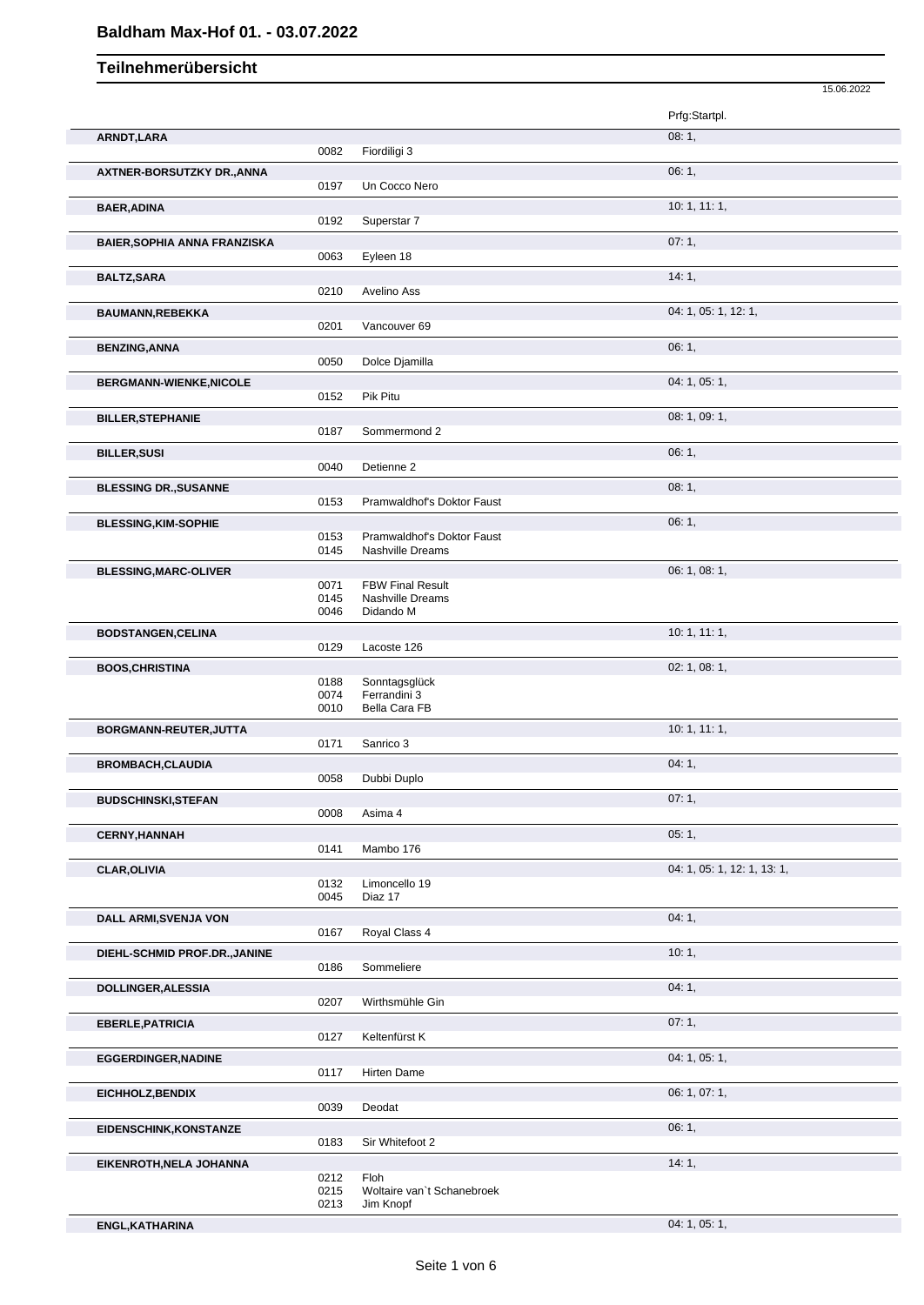|                                  |              |                                         | Prfg:Startpl.                      |
|----------------------------------|--------------|-----------------------------------------|------------------------------------|
|                                  | 0054         | Dream of Sunshine                       |                                    |
| <b>ENGLBERGER, MICHAELA</b>      |              |                                         | 06:1,                              |
|                                  | 0170         | San Carlos 3                            |                                    |
| <b>FAUTECK DR., DOERTE</b>       |              |                                         | 08:1,                              |
|                                  | 0113         | Helios C                                |                                    |
| <b>FEUERSTEIN, ALEXANDRA</b>     |              |                                         | 08:1,                              |
|                                  | 0130         | Lacoste 154                             |                                    |
| <b>FISCHER, MICHAELA</b>         |              |                                         | 06:1,                              |
|                                  | 0119         | Holly HW                                |                                    |
| <b>FLEISCHER, CAROLIN</b>        |              |                                         | 06:1,                              |
|                                  | 0131<br>0157 | Latika 4<br>Quel-Doudou                 |                                    |
|                                  |              |                                         |                                    |
| <b>GABRIEL, MELINA SOPHIE</b>    | 0195         | Tinkerbell 54                           | 14:1,                              |
| <b>GAILLINGER, ANTONIA</b>       |              |                                         | 01: 1, 02: 1, 06: 1,               |
|                                  | 0181         | Sir Rubinoire                           |                                    |
|                                  | 0048         | Diwali P                                |                                    |
|                                  | 0091<br>0066 | Frappuccino 7<br>Fantastica 53          |                                    |
|                                  | 0067         | Faolan 3                                |                                    |
| <b>GEIGER, ANNA SOPHIA</b>       |              |                                         | 14:1,                              |
|                                  | 0212         | Floh                                    |                                    |
|                                  | 0215<br>0213 | Woltaire van't Schanebroek<br>Jim Knopf |                                    |
|                                  |              |                                         |                                    |
| GERBER, ANNA-KATHARINA           | 0103         | Fürstin Katharina                       | 02: 1, 03: 1, 06: 1, 08: 1,        |
|                                  | 0049         | Doctor Watson K                         |                                    |
|                                  | 0099         | Fürst Friedericus W                     |                                    |
| GOEBEL, EMMA                     |              |                                         | 14:1,                              |
|                                  | 0116         | <b>Hijker Forest Clarins</b>            |                                    |
| GOEBEL, LIA                      |              |                                         | 14:1,                              |
|                                  |              |                                         | 03: 1, 06: 1, 07: 1,               |
| <b>GOEHLER, CRISTINA</b>         | 0199         | Unisono 8                               |                                    |
|                                  | 0043         | Diamond Dream 29                        |                                    |
| <b>GOEMMER, CLAUDIA</b>          |              |                                         | 01: 1, 02: 1, 03: 1, 06: 1, 07: 1, |
|                                  | 0203<br>0084 | <b>Volantis MB</b><br>Fleetwood 43      |                                    |
|                                  | 0146         | Noah Lee                                |                                    |
|                                  | 0200         | Valentino M                             |                                    |
| <b>GOEMMER, EMMA</b>             |              |                                         | 08: 1, 09: 1,                      |
|                                  | 0180<br>0189 | Sir Robin Off Loxley<br>Springsteen 11  |                                    |
|                                  | 0203         | Volantis MB                             |                                    |
| <b>GRASSMANN, EMMA</b>           |              |                                         | 04: 1, 05: 1,                      |
|                                  | 0206         | Winterzauber 9                          |                                    |
| <b>GROSS, ANNALENA</b>           |              |                                         | 08:1,                              |
|                                  | 0021         | Brunello di Montalcino 3                |                                    |
| <b>GROSSERICHTER DR., UTA</b>    |              |                                         | 10:1, 11:1,                        |
|                                  | 0216         | Dante 78                                |                                    |
| <b>GROSSERICHTER, CLARA</b>      |              |                                         | 04: 1, 05: 1,                      |
|                                  | 0105         | Gambys Greta WE                         |                                    |
| <b>GROSSERICHTER, LISA MARIE</b> |              |                                         | 06:1,                              |
|                                  | 0047         | Diorisimmo                              |                                    |
| <b>GROTLOH,FRANZISKA</b>         | 0095         | Freedom Call                            | 06:1,                              |
|                                  |              |                                         | 06: 1, 07: 1,                      |
| <b>HAHN, KATRIN</b>              | 0069         | Fathers Star just do it                 |                                    |
| <b>HALLER, MELANIE</b>           |              |                                         | 01:2,                              |
|                                  | 0194         | Teatime 10                              |                                    |
|                                  | 0196         | Toffifee 76                             |                                    |
|                                  | 0060         | Ekholts Zesuan                          |                                    |
| <b>HANSLMAIER, LEONIE</b>        |              |                                         | 05:1,                              |
|                                  | 0160         | Ratinas Highlight                       |                                    |
| HANSMANN, ANNA                   | 0044         | <b>Diamonds Princess</b>                | 06: 1, 07: 1,                      |
|                                  |              |                                         | 08: 1, 09: 1,                      |
| <b>HARTWIG, MICHAELA</b>         | 0169         | Salome 316                              |                                    |
|                                  |              |                                         |                                    |

15.06.2022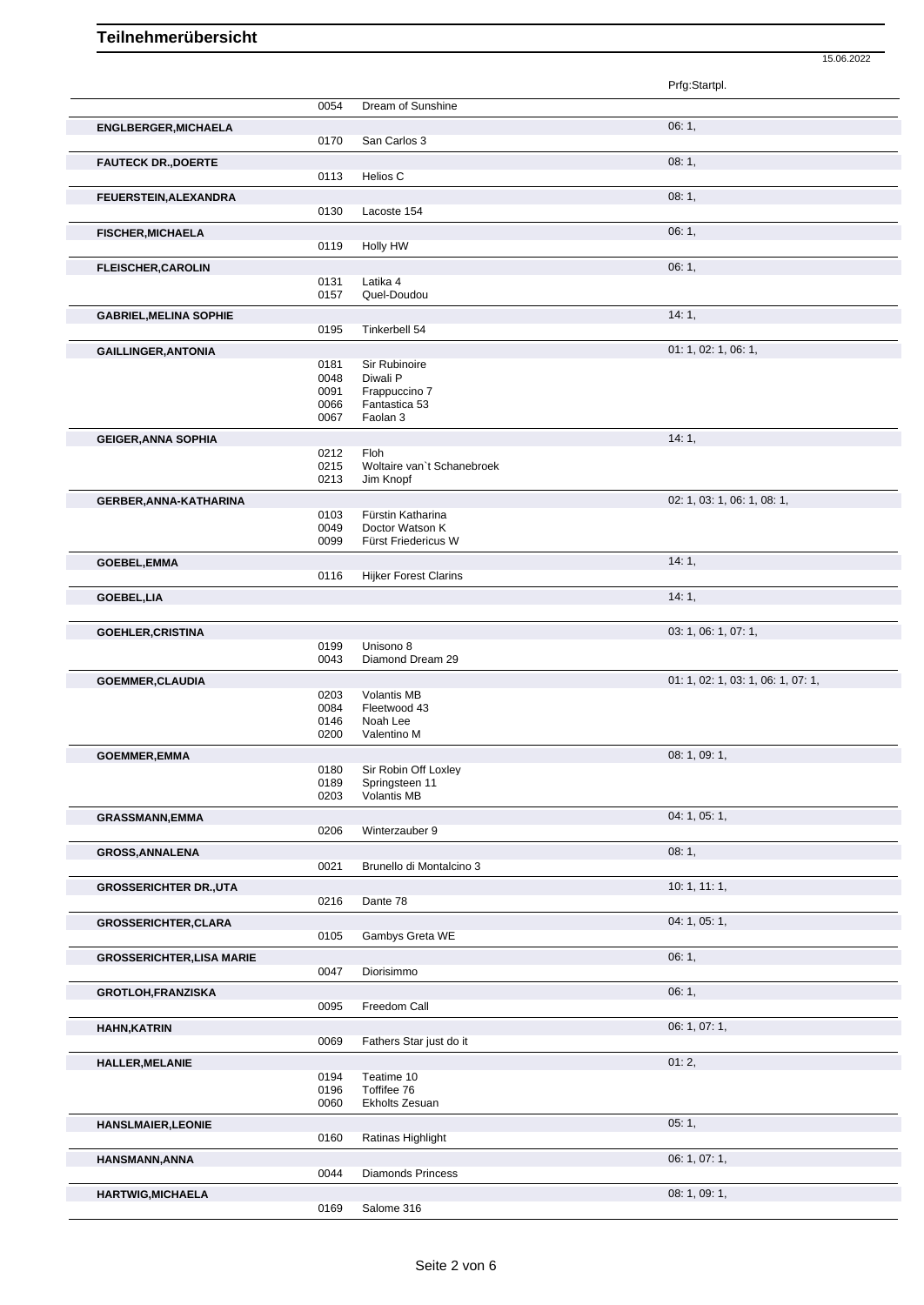|                                      |              |                                           | 15.06.2022                  |
|--------------------------------------|--------------|-------------------------------------------|-----------------------------|
|                                      |              |                                           | Prfg:Startpl.               |
| <b>HAUSEN-MABILON DR., FLORENCE</b>  | 0114         |                                           | 06:1,                       |
| <b>HEIDE DR., ANNA MARIA VON DER</b> |              | Heops Son                                 | 01:1,                       |
|                                      | 0102         | Fürstin Felia                             |                             |
| HERRMANN, STEFANIE-DOROTHEA          |              |                                           | 06: 1, 07: 1,               |
|                                      | 0081<br>0052 | Fiona la douce<br>Dossefürst K            |                             |
|                                      | 0036         | Deep Black K                              |                             |
| HERZOG-TAGMANN, DANIELA              |              |                                           | 06:1,                       |
|                                      | 0030         | D'Amour DHT                               |                             |
| HESSE-WADENSPANNER, GEERTJ           |              |                                           | 07:1,                       |
|                                      | 0208         | Zansibar 4                                |                             |
| HEUDORFER, LAURA                     | 0080         | Filius 252                                | 03: 1, 05: 1, 06: 1,        |
|                                      | 0005         | Amazing Amy 15                            |                             |
| HOFMANN, FRANZISKA                   |              |                                           | 10: 1, 11: 1,               |
|                                      | 0191         | Sterntaler 49                             |                             |
| <b>HUEBNER, ULRIKE</b>               |              |                                           | 06: 1, 07: 1,               |
|                                      | 0148<br>0147 | Passion's Lucky Star<br>Passion's Lalique |                             |
|                                      |              |                                           | 14:1,                       |
| ILSE, CHARLOTTE                      | 0211         | Fairivew Little Miss Sunshine             |                             |
| JOHN, ISABELLA                       |              |                                           | 07: 1, 10: 1, 11: 1,        |
|                                      | 0003         | Achilles 55                               |                             |
|                                      | 0089         | Francis Drake 8                           |                             |
| <b>KELLER, MAXIMILIAN</b>            |              |                                           | 10: 1, 11: 1,               |
|                                      | 0168         | Rugby 58                                  |                             |
| KISSLER, SABINE                      | 0042         | Diamo 33                                  | 04: 1, 05: 1,               |
|                                      |              |                                           | 06:1,                       |
| <b>KNOEFERL, GILLIAN</b>             | 0092         | Fräulein P                                |                             |
| KOLLMANNSBERGER, MICHAEL             |              |                                           | 08:1,                       |
|                                      | 0041         | Diabolo 542                               |                             |
| <b>KRUSE, KRISTIN</b>                |              |                                           | 01: 1, 06: 1, 07: 1,        |
|                                      | 0124         | Jolie Coeur 15<br>Illusie 4               |                             |
|                                      | 0121         |                                           |                             |
| <b>KUCSERA, KATHRIN</b>              | 0031         | Damila                                    | 06:1,                       |
| <b>LANGNER, FIONA</b>                |              |                                           | 05:1,                       |
|                                      | 0087         | Flynt 3                                   |                             |
| LEHNER, EVA                          |              |                                           | 04: 1, 05: 1,               |
|                                      | 0017         | Bon Ami Lucky Clover                      |                             |
| LEHNHARDT, CLARISSA-EMILIA           |              |                                           | 06:1,                       |
|                                      | 0025         | Clair 24                                  |                             |
| LENTRODT, JOHANNA KATHARINA          |              |                                           | 05: 1, 12: 1, 13: 1,        |
|                                      | 0079         | Filippa 30                                |                             |
| LENTRODT, JULIA MARIA                | 0004         | Allegretto D                              | 05:1,                       |
| LIETZE, SARAH                        |              |                                           | 08: 1, 09: 1,               |
|                                      | 0075         | Ferrara 88                                |                             |
| <b>LUEFT, VICTORIA</b>               |              |                                           | 06:1,                       |
|                                      | 0143         | <b>Million Memories</b>                   |                             |
| <b>MALTZAN DR., JULIA GRAEFIN</b>    |              |                                           | 04:1,                       |
|                                      | 0151         | Piabella Nera                             |                             |
| MAYR, ALEXANDRA                      |              |                                           | 02: 1, 07: 1,               |
|                                      | 0093<br>0023 | Freaky Friday 11<br>Caprivi M             |                             |
| <b>MEIJS, BETTINA</b>                |              |                                           | 10:1, 11:1,                 |
|                                      | 0094         | <b>Freddy Couples</b>                     |                             |
| <b>MEIXNER, RAPHAELA</b>             |              |                                           | 10:1, 11:1,                 |
|                                      | 0016         | <b>Blue Motion</b>                        |                             |
| <b>MERCKER, THERESE</b>              |              |                                           | 01: 1, 02: 1,               |
|                                      | 0077         | Feuerball 84                              |                             |
| <b>MERCKER, VIVIANNE</b>             |              |                                           | 12: 1, 13: 1,               |
|                                      | 0011         | Belladonna 37                             |                             |
| <b>MESCHKE, DENNIS</b>               |              |                                           | 06: 1, 07: 1, 08: 1, 09: 1, |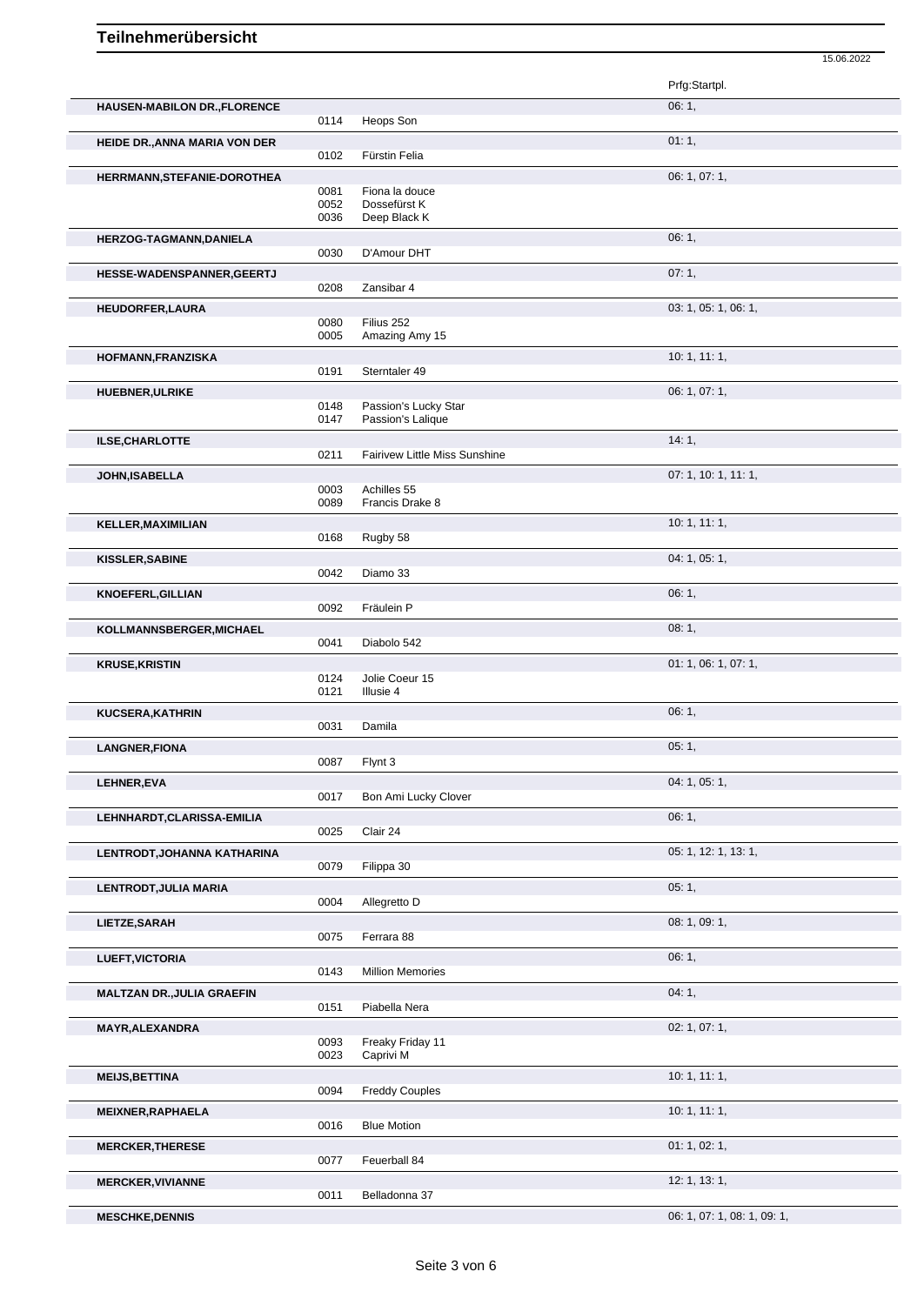Prfg:Startpl.

15.06.2022

|                             | 0204         | Welcome 237                             |                             |
|-----------------------------|--------------|-----------------------------------------|-----------------------------|
|                             | 0096         | Fridolin Fabelhaft                      |                             |
|                             | 0020         | Britannia 6                             |                             |
|                             | 0176         | Sempre di Piu                           |                             |
|                             | 0104         | Galina Leopard                          |                             |
|                             | 0015         | Bijou Bambi                             |                             |
|                             | 0100         | Fürst Garsena                           |                             |
|                             | 0013         | Beluccino                               |                             |
|                             | 0193         | Symphony 8                              |                             |
|                             | 0073         | Fengari 3                               |                             |
| <b>MOSER, MAGDALENA</b>     |              |                                         | 06:1,                       |
|                             | 0059         | Dwyane Wade                             |                             |
| <b>MOSER, SARAH-MARIE</b>   |              |                                         | 12: 1, 13: 1,               |
|                             | 0106         | Garibaldi 98                            |                             |
|                             |              |                                         |                             |
| <b>MOSER, VICTORIA</b>      |              |                                         | 06:1,                       |
|                             | 0076         | <b>Ferstlhof's Florens</b>              |                             |
| MUEHLBAUER, FREDERIKE       |              |                                         | 03: 1, 04: 1, 05: 1,        |
|                             | 0126         | Kayman 5                                |                             |
| MUELLER, ENYA               |              |                                         | 10: 1, 11: 1,               |
|                             | 0070         | Fats Domino 13                          |                             |
|                             |              |                                         |                             |
| NEDELCHEV, NATALIE          |              |                                         | 01:1,                       |
|                             | 0122         | Izzie 3                                 |                             |
| <b>OHMS, JULA</b>           |              |                                         | 08: 1, 09: 1,               |
|                             | 0209         | Zaphir 10                               |                             |
|                             |              |                                         |                             |
| OTT, CHRISTINA              |              |                                         | 10:1, 11:1,                 |
|                             | 0118         | Holländer 3                             |                             |
| PELZER, JEANNINE MERIT      |              |                                         | 10: 1, 11: 1,               |
|                             | 0056         | DSP Sammy Davis jr.                     |                             |
|                             |              |                                         |                             |
| <b>PETER, JENNIFER</b>      |              |                                         | 01:1,07:1,                  |
|                             | 0027         | Coeur De Nobless                        |                             |
|                             | 0163         | Ribelissima                             |                             |
| PFAHL, PAULINA              |              |                                         | 04: 1, 05: 1,               |
|                             | 0172         | Santiano 21                             |                             |
| PFERSCHY, ALEXANDRA         |              |                                         | 08: 2, 10: 1,               |
|                             | 0140         | Luitpold 10                             |                             |
|                             | 0112         | Hanky-Panky 3                           |                             |
|                             | 0158         | Quentin 171                             |                             |
|                             |              |                                         | 05:1,                       |
|                             |              |                                         |                             |
| PICHLER, CHRISTINE          |              |                                         |                             |
|                             | 0139         | Lucky Luke 464                          |                             |
| PICKL, KRISTINA             |              |                                         | 01: 1, 02: 1, 07: 1, 08: 1, |
|                             | 0138         | Lucius 53                               |                             |
|                             | 0202         | Venom                                   |                             |
|                             |              |                                         |                             |
| POEPPINGHAUS, LOUISA        |              |                                         | 12: 1, 13: 1,               |
|                             | 0184         | Skyfall 14                              |                             |
| POPP, DIANA                 |              |                                         | 08: 1, 09: 1,               |
|                             | 0177         | Senza Mo 2                              |                             |
| RANKL, CLAUDIA              |              |                                         | 01: 1, 06: 1,               |
|                             | 0165         | Rose 53                                 |                             |
|                             | 0123         | Jasper 233                              |                             |
|                             | 0086         | Flintstone 62                           |                             |
|                             |              |                                         |                             |
| RAUCH, CORINNA              | 0110         | Granada Du Jade                         | 10:1, 11:1,                 |
|                             | 0061         | Eminenza                                |                             |
|                             | 0065         | Fairytale Dream 3                       |                             |
|                             |              |                                         |                             |
| <b>REISINGER, KATHRIN</b>   |              |                                         | 01: 1, 06: 1,               |
|                             | 0161         | Renegat's Elly D                        |                             |
|                             | 0162         | Renegat's Erik                          |                             |
| ROEGNER, MELANIE            |              |                                         | 08: 1, 09: 1,               |
|                             | 0178         | Seraphim K                              |                             |
|                             |              |                                         |                             |
| <b>ROESCH, MARION</b>       |              |                                         | 10:1, 11:1,                 |
|                             | 0154         | Quadiro                                 |                             |
| SAGEBIEL, SABINE            |              |                                         | 05:1,                       |
|                             | 0018         | Bon Balou 8                             |                             |
|                             |              |                                         |                             |
| SALAW-HANSLMAIER DR., STEFA |              |                                         | 08:1,                       |
|                             | 0160         | Ratinas Highlight                       |                             |
| <b>SCHAEFFER, JULIA</b>     |              |                                         | 14:1,                       |
|                             | 0212         | Floh                                    |                             |
|                             | 0215<br>0213 | Woltaire van't Schanebroek<br>Jim Knopf |                             |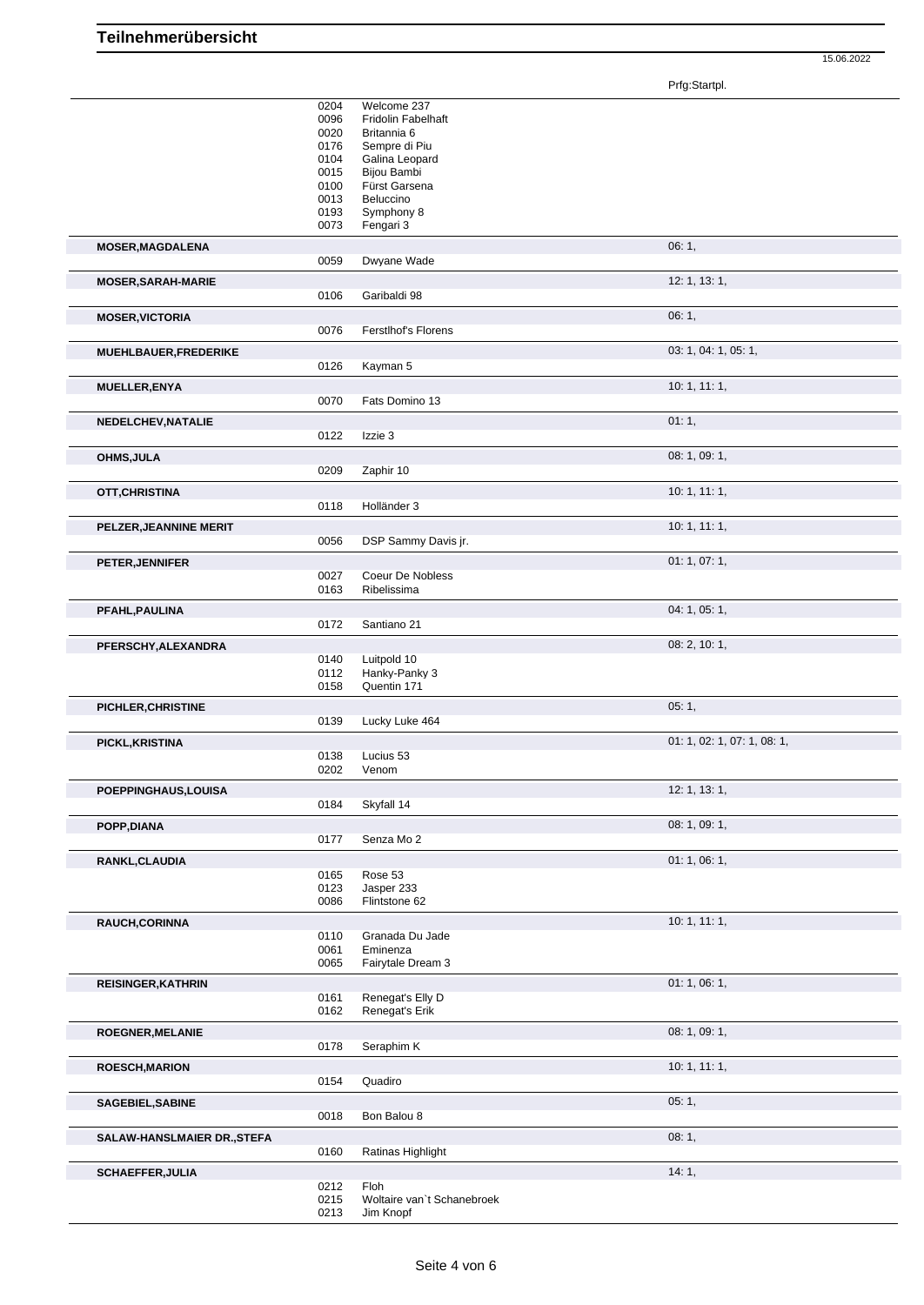|                                    |              |                                      | 15.06.2022                  |
|------------------------------------|--------------|--------------------------------------|-----------------------------|
|                                    |              |                                      | Prfg:Startpl.               |
| <b>SCHALLER, PETRA</b>             |              |                                      | 05: 1, 06: 1,               |
|                                    | 0083         | Flash 284                            |                             |
|                                    | 0012         | Bellissima's Bon Coeur               |                             |
| <b>SCHELTER, FRANZISKA</b>         |              |                                      | 01: 1, 06: 1, 07: 1,        |
|                                    | 0002         | Accitano                             |                             |
|                                    | 0101         | Fürstfranklin                        |                             |
| <b>SCHENK, HANNAH HELENE</b>       |              |                                      | 12: 1, 13: 1,               |
|                                    | 0136         | <b>Lord Markus</b>                   |                             |
| SCHENK-BEDRAOUI, SANDRA            |              |                                      | 06:1,                       |
|                                    | 0137         | Lucca L                              |                             |
| <b>SCHMIDHUBER, JULIANE</b>        |              |                                      | 04: 1, 05: 1,               |
|                                    | 0125         | Kassandra 196                        |                             |
| <b>SCHNEIDER, KATJA</b>            |              |                                      | 01: 1, 07: 1, 08: 1, 09: 1, |
|                                    | 0037<br>0007 | Delaware 16<br>Andante 66            |                             |
|                                    | 0097         | Fürst Filou W                        |                             |
|                                    |              |                                      | 01: 1, 02: 1, 10: 1,        |
| <b>SCHNEIDER, TATJANA</b>          | 0033         | Dare 2 be                            |                             |
|                                    | 0062         | Escolar's Eljano                     |                             |
| <b>SCHREYER, JANINA</b>            |              |                                      | 14:1,                       |
|                                    | 0211         | <b>Fairivew Little Miss Sunshine</b> |                             |
| <b>SCHUDAK, VIKTORIA</b>           |              |                                      | 06:1,                       |
|                                    | 0035         | Deep Beat Diamond                    |                             |
|                                    |              |                                      |                             |
| <b>SCHUELE DR., STEFANIE</b>       | 0072         | Feelunique                           | 01: 1, 03: 1,               |
|                                    | 0122         | Izzie 3                              |                             |
|                                    |              |                                      | 08:1,                       |
| <b>SCHUSSER, PETER</b>             | 0098         | Fürst Frederick 3                    |                             |
|                                    |              |                                      |                             |
| <b>SCHWAB, THERESE</b>             | 0182         | Sir Sappralott                       | 07:1,                       |
|                                    | 0029         | Cupido 75                            |                             |
|                                    |              |                                      | 05:1,                       |
| <b>SCHWARZ, CHRISTIAN BENEDIKT</b> | 0159         | Quintaner                            |                             |
|                                    |              |                                      |                             |
| <b>SCHWEIMER, ILONA</b>            | 0028         | Con Chibo                            | 04:1,                       |
|                                    |              |                                      |                             |
| <b>SCHWERTFUEHRER, SOPHIA</b>      | 0144         | Miss Marple 183                      | 05:1,                       |
|                                    | 0022         | Capistrano 4                         |                             |
| <b>SENGL, LISA CHRISTINA</b>       |              |                                      | 01: 1, 04: 1, 05: 1,        |
|                                    | 0053         | Dover 12                             |                             |
|                                    |              |                                      |                             |
| <b>SENGL, SANDRA</b>               | 0124         | Jolie Coeur 15                       | 01: 1, 04: 1,               |
|                                    |              |                                      |                             |
| SOBOLL-SUESS, MARGOT               |              | Dossefürst K                         | 04:1,                       |
|                                    | 0052<br>0036 | Deep Black K                         |                             |
|                                    |              |                                      | 12: 1, 13: 1,               |
| SOHLER, MARIE                      | 0009         | Beau Sancy                           |                             |
|                                    |              |                                      |                             |
| SONNTAG, STEPHANIE                 | 0135         | Lord Loxley 19                       | 01: 1, 02: 1, 06: 1, 07: 1, |
|                                    | 0055         | Dressed in red                       |                             |
|                                    |              |                                      | 06:1,                       |
| SPIEGLER, ALEXANDRA                | 0205         | Willowby 19                          |                             |
|                                    |              |                                      |                             |
| STADT, GIULIANA                    | 0212         | Floh                                 | 14:1,                       |
|                                    | 0215         | Woltaire van't Schanebroek           |                             |
|                                    | 0213         | Jim Knopf                            |                             |
| <b>STAHL,LENI</b>                  |              |                                      | 04: 1, 05: 1,               |
|                                    | 0108         | <b>Glowing Pearl</b>                 |                             |
|                                    | 0146         | Noah Lee                             |                             |
| <b>STAHL,LUCIE</b>                 |              |                                      | 08:1,09:1,                  |
|                                    | 0109         | Golden United                        |                             |
|                                    |              |                                      | 04: 1, 05: 1,               |
| <b>STAINER, JULIA</b>              | 0142         | Marusha vM                           |                             |
|                                    |              |                                      |                             |
| STELTER, KRYSTINA                  |              |                                      | 06:1,                       |
|                                    | 0014         | BHG's James Bond                     |                             |
| <b>STRAUSS, MARIANNE</b>           |              |                                      | 07:1,                       |
|                                    | 0185         | Solino <sub>S</sub>                  |                             |
| <b>STROHMEIER, SIMONE</b>          |              |                                      | 05:1,                       |